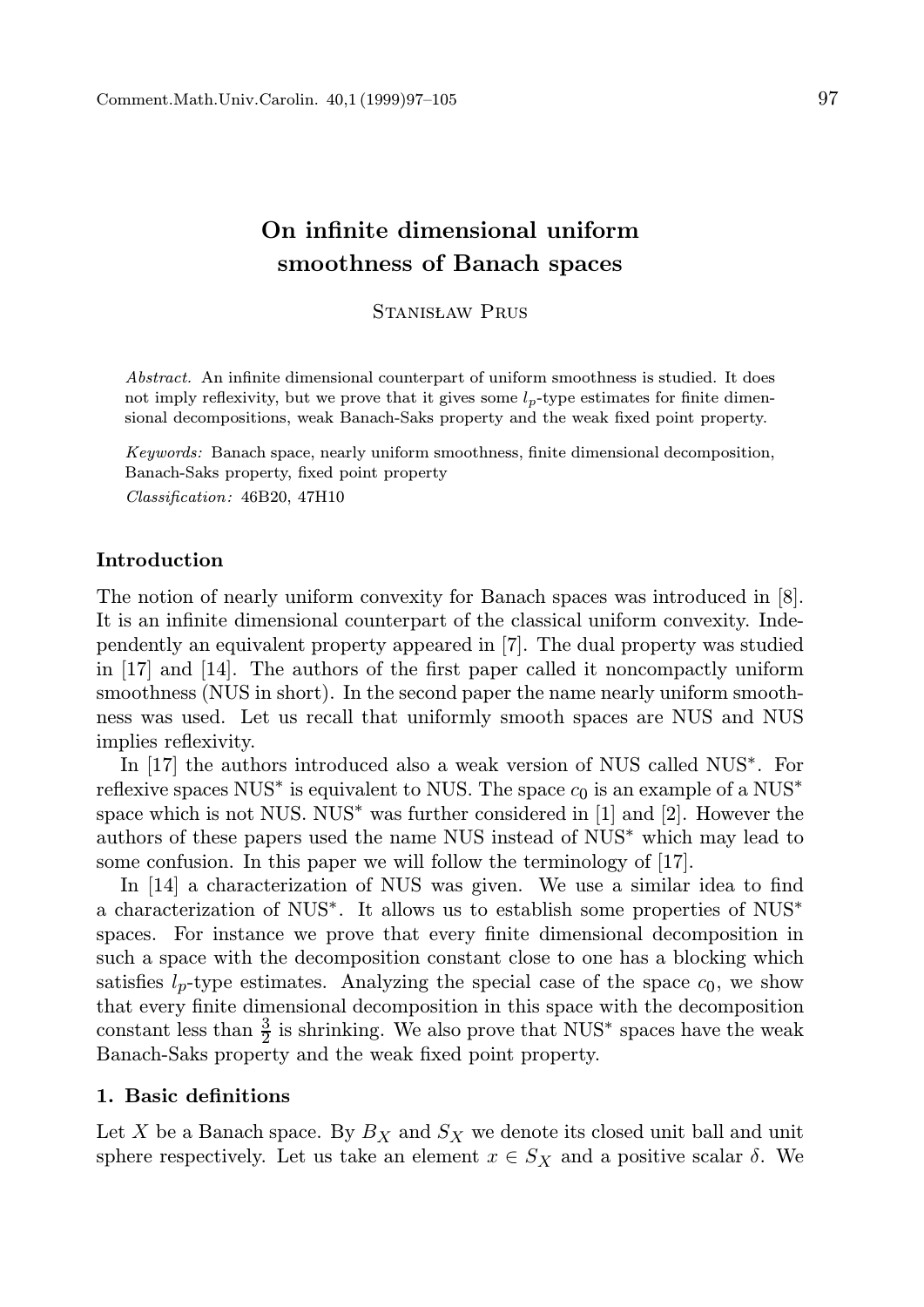put

$$
S^*(x,\delta) = \{x^* \in B_{X^*} : x^*(x) \ge 1 - \delta\}.
$$

Let  $A$  be a bounded subset of  $X$ . Its Kuratowski measure of noncompactness  $\alpha(A)$  is defined as the infimum of all numbers  $d > 0$  such that A may be covered by finitely many set of diameters smaller than  $d$  (compare to [3]). Now we can recall a definition from [17]. A Banach space X is said to be  $NUS^*$  provided that for every  $\epsilon > 0$  there exists  $\delta > 0$  such that if  $x \in S_X$ , then

$$
\alpha(S^*(x,\delta)) \le \epsilon.
$$

In the sequel we will also need basic facts concerning finite dimensional decompositions. Let  $(X_n)$  be a sequence of finite dimensional subspaces of a Banach space X. It is called a finite dimensional decomposition (FDD in short) of  $X$  if each element  $x \in X$  has a unique expansion

$$
x = \sum_{n=1}^{\infty} x_n,
$$

where  $x_n \in X_n$  for every n. Then we put  $S_n x = x_n$ . This formula gives us a bounded linear projection  $S_n$  of X onto  $X_n$ . Moreover,

$$
c = \sup \left\{ \left\| \sum_{k=1}^{n} S_k \right\| : n \in \mathbb{N} \right\}
$$

is finite (see  $[13]$  p. 47). The constant c is called the decomposition constant of  $(X_n)$ . Clearly  $c \geq 1$ . Let x be a nonzero element of the space X. The element x is said to be a block of  $(X_n)$  if the set  $D = \{n : S_n x \neq 0\}$  is finite. The interval

$$
ran(x) = \{n : min D \le n \le max D\}
$$

is called the range of the block x. We say that  $(x_n)$  is a sequence of successive blocks if each  $x_n$  is a block and max ran  $(x_k) < \min \operatorname{ran} (x_{k+1})$  for every k.

Let us fix  $p \geq 1$ . We say that an FDD  $(X_n)$  satisfies p-estimates provided that there is a constant  $C$  such that

$$
\left\| \sum_{k=1}^{n} y_k \right\| \le C \left( \sum_{k=1}^{n} \|y_k\|^p \right)^{\frac{1}{p}}
$$

for all finite sequences of blocks  $y_1, \ldots, y_n$  with pairwise disjoint ranges. In case  $p = \infty$  one should replace the right hand side expression by  $\max_{1 \leq k \leq n} ||y_k||$ .

A sequence of subspaces  $(Y_k)$  is called a blocking of an FDD  $(X_n)$  if there exists an increasing sequence of integers  $(n_k)$  such that  $n_1 = 0$  and

$$
Y_k = X_{n_k+1} + \dots + X_{n_{k+1}}
$$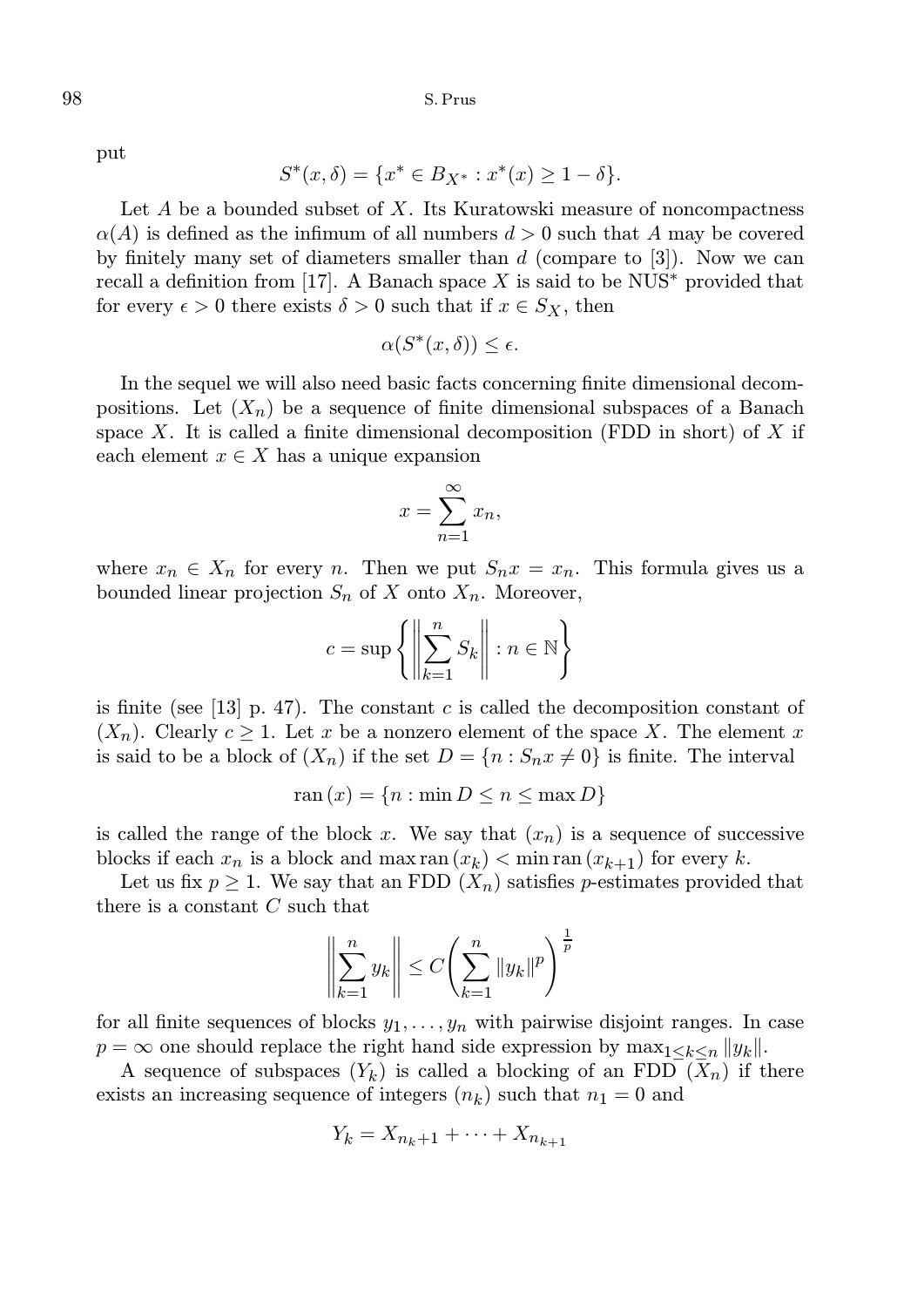for every k. The blocking  $(Y_k)$  is also an FDD and its decomposition constant does not exceed the decomposition constant of  $(X_n)$ .

Let  $(X_n)$  be an FDD of a subspace Y of a Banach space X. In this case we say that  $(X_n)$  is an FDD in X. An FDD  $(X_n)$  in a space X is said to be shrinking if the sequence  $(S_n^*(Y^*))$  is an FDD of the space dual to the closed linear span Y of  $\bigcup_{n=1}^{\infty} X_n$ . If an FDD  $(X_n)$  has a blocking  $(Y_k)$  which satisfies p-estimates with  $p > 1$ , then  $(X_n)$  is shrinking (compare to [11]).

Using an idea from [14], one can easily obtain the following result.

**Theorem 1.1.** Let  $(X_n)$  be an FDD in a Banach space X. Assume that there is a constant  $d < 2$  such that if  $(x_n)$  is a sequence of successive blocks in  $B_X$ , then

$$
||x_1 + x_m|| \le d
$$

for some  $m > 1$ . Then for every  $p > 1$  such that  $d^p < 2$  there exists a blocking  $(Y_k)$  of  $(X_n)$  which satisfies p-estimates. In particular  $(X_n)$  is shrinking.

Having a sequence of nonzero elements  $(x_n)$  of a space X, one can consider the sequence  $(X_n)$ , where  $X_n$  is the subspace spanned by the element  $x_n$ . The sequence  $(x_n)$  is a basic sequence if the corresponding sequence  $(X_n)$  is an FDD in X. The decomposition constant of  $(X_n)$  is called the basic constant of  $(x_n)$ .

### 2. Main results

**Theorem 2.1.** A Banach space X is NUS<sup>\*</sup> if and only if for every  $\epsilon > 0$  there exists  $\eta > 0$  such that if  $0 < t < \eta$  and  $(x_n)$  is a sequence in  $B_X$ , then

$$
||x_1 + t(x_m - x_n)|| \le 1 + \epsilon t
$$

for some integers  $n > m > 1$ .

**PROOF:** Let us assume that a Banach space  $X$  has the following property. There is a constant  $\epsilon > 0$  such that for every  $\eta > 0$  there exist a positive number  $t < \eta$ and a sequence  $(x_n)$  in  $B_X$  for which

(1) 
$$
||x_1 + t(x_m - x_n)|| > 1 + \epsilon t
$$

whenever  $n > m > 1$ . Clearly we can assume that  $\epsilon < 2$ .

Let us take  $\delta \in (0, 1)$ . Our assumption gives us a positive number  $t < \frac{\delta}{2-\epsilon}$  and a sequence  $(x_n)$  in  $B_X$  which satisfies condition (1). Let  $(n_k^1)$  be the sequence of all positive integers. We choose a norm-one functional  $x_1^*$  with  $x_1^*(x_1 + t(x_2 - x_3)) =$  $||x_1 + t(x_2 - x_3)||$ . There exists an increasing sequence of positive integers  $(n_k^2)$ such that  $|x_1^*(x_{n_i^2} - x_{n_j^2})| < \frac{\epsilon}{2}$  for all i, j. Now we take a functional  $x_2^* \in S_{X^*}$ for which  $x_2^*(x_1+t(x_{n_2^2}-x_{n_3^2})) = ||x_1+t(x_{n_2^2}-x_{n_3^2})||$  and a subsequence  $(n_k^3)$  of  $(n_k^2)$  with  $|x_2^*(x_{n_i^3} - x_{n_j^3})| < \frac{\epsilon}{2}$  for all *i*, *j*.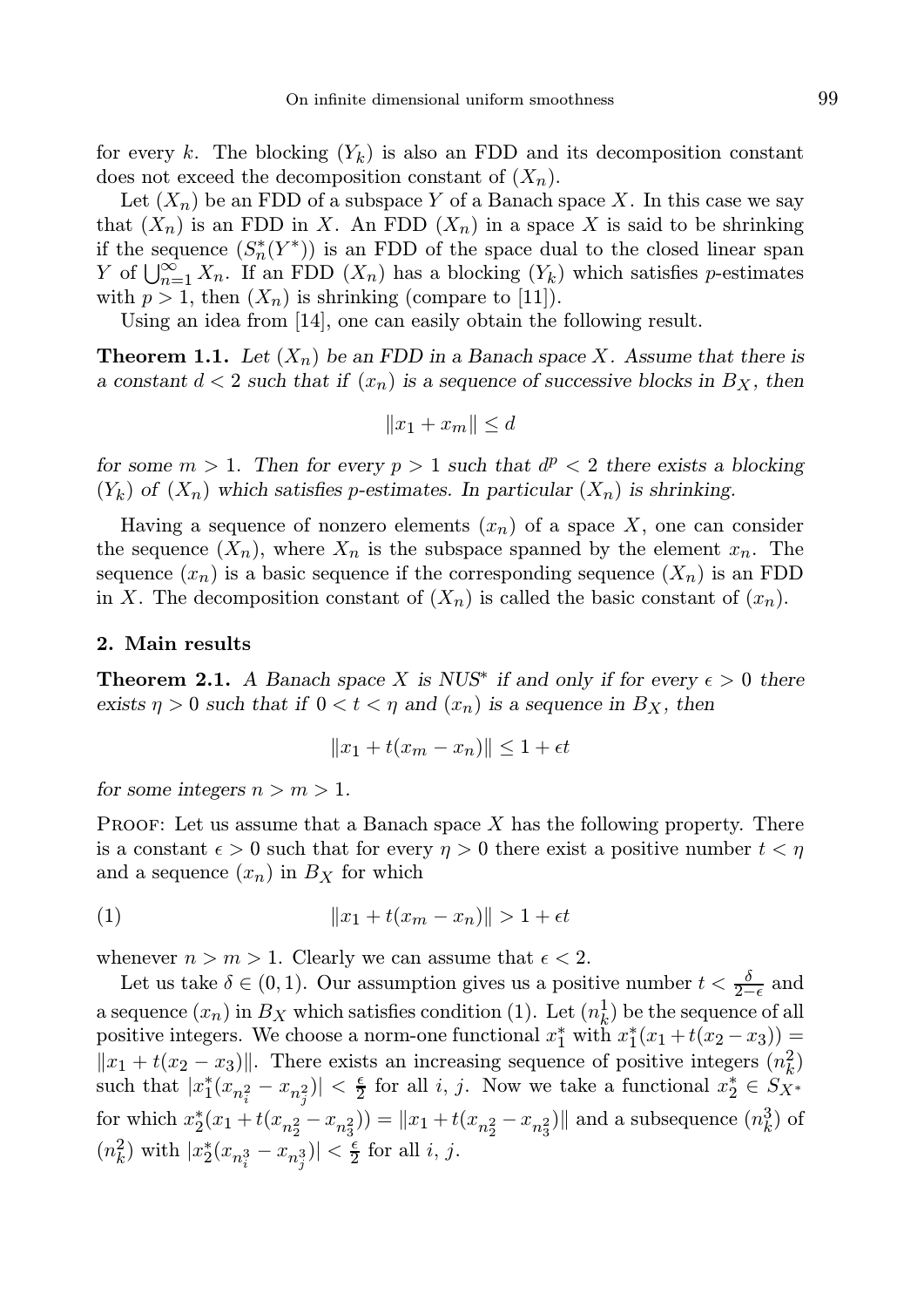Proceeding in this way, we obtain a sequence  $(x_n^*)$  in  $S_{X^*}$  and a family of increasing sequences  $(n_k^i)_{k \geq 1}$  such that

(2) 
$$
x_k^*(x_1 + t(x_{n_2^k} - x_{n_3^k})) = ||x_1 + t(x_{n_2^k} - x_{n_3^k})||
$$

and

$$
|x_k^*(x_{n_2^i}-x_{n_3^i})|<\frac{\epsilon}{2}
$$

for every k and  $i > k$ .

From (1) and (2) it follows that  $1 + \epsilon t < x_k^*(x_1) + 2t$  for each k. Consequently

 $x_k^*(x) > 1 - (2 - \epsilon)t > 1 - \delta,$ 

where  $x = \frac{1}{\|x_1\|}x_1$ . Moreover (1) and (2) show that  $1 + \epsilon t < 1 + tx_k^*(x_{n_2^k} - x_{n_3^k})$ . Hence  $\epsilon < x_k^*(x_{n_2^k} - x_{n_3^k})$  for every k. It follows that if  $i < j$  then

$$
||x_i^*-x_j^*||\geq \frac{1}{2}(x_j^*-x_i^*)(x_{n_2^j}-x_{n_3^j})>\frac{\epsilon}{4}\,.
$$

We therefore see that  $\alpha(S^*(x, \delta)) \geq \frac{\epsilon}{4}$ . This shows that the space X is not NUS<sup>\*</sup>.

Let us in turn assume that a Banach space  $X$  is not NUS<sup>\*</sup>. Then there exists  $\epsilon > 0$  such that for every  $\delta > 0$  one can find an element  $x_1 \in S_X$  for which

$$
\alpha(S^*(x_1, \delta)) > \epsilon.
$$

Given  $\eta > 0$ , we put  $t = \frac{\eta}{2}$  $\frac{\eta}{2}$ . By our assumption there is  $x_1 \in S_X$  for which estimate (3) holds with  $\delta = \frac{\epsilon t}{32}$ . Consequently, we can pick a sequence  $(x_n^*)$  in  $B_{X^*}$  so that  $x_n^*(x_1) \geq 1-\delta$  for every n and  $||x_m^* - x_n^*|| \geq \frac{\epsilon}{2}$  whenever  $m \neq n$ .

Let  $x^*$  be a weak<sup>\*</sup> cluster point of the set  $\{x_n^*\}$ . We can assume that  $||y_n^*|| \ge \frac{\epsilon}{4}$ , where  $y_n^* = x_n^* - x^*$  for each  $n \geq 1$ . So there is an element  $y_n \in S_X$  such that  $y_n^*(-y_n) > \frac{7\epsilon}{32}.$ 

We put  $n_1 = 1$ . Since zero is a weak<sup>\*</sup> cluster point of  $\{y_n^*\}$ , one can choose  $n_2 > n_1$  so that  $|y_{n_2}^*(y_{n_1})| < \frac{\epsilon}{8}$ . Continuing this inductive procedure, we obtain an increasing sequence  $(n_k)$  of positive integers such that  $|y^*_{n_k}(y_{n_i})| < \frac{\epsilon}{8}$  if  $1 \leq i < k$ . Moreover, passing to a subsequence again, we can assume that  $|x^*(y_{n_i}-y_{n_j})| < \frac{\epsilon}{32}$ for all  $i, j$ .

Let us now set  $x_k = y_{n_k}$  for  $k = 2, 3, \ldots$ . If  $i < j$  then

$$
||x_1 + t(x_i - x_j)|| > x_{n_j}^*(x_1) + tx_{n_j}^*(x_i - x_j)
$$
  
\n
$$
\ge 1 - \delta + ty_{n_j}^*(x_i) - ty_{n_j}^*(x_j) + tx^*(x_i - x_j)
$$
  
\n
$$
\ge 1 - \delta + \frac{\epsilon}{16}t
$$
  
\n
$$
= 1 + \frac{\epsilon}{32}t.
$$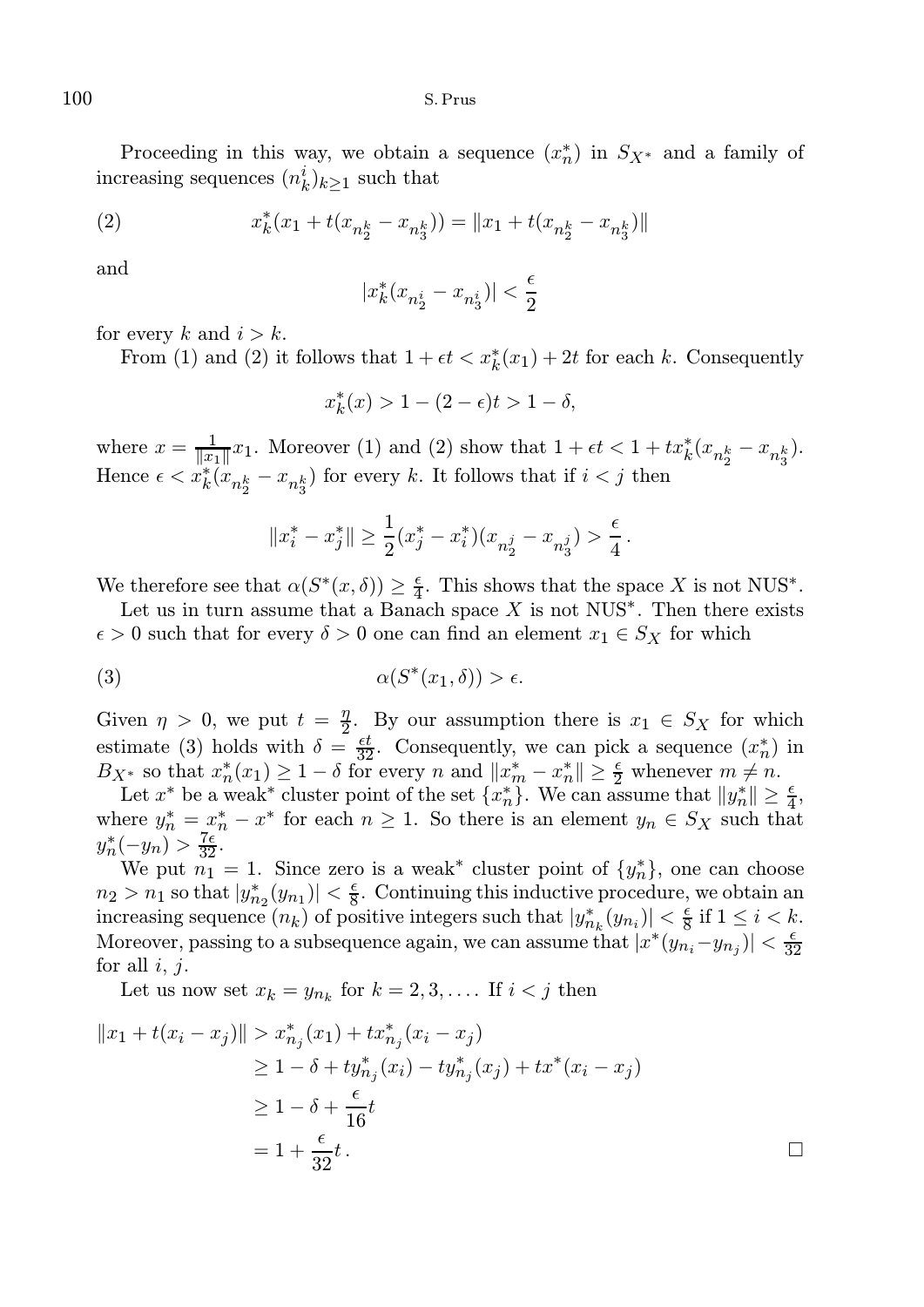Clearly a closed subspace of a NUS∗ space has the same property. From Theorem 2.1 it follows in particular that also quotient spaces of a NUS∗ space are NUS∗ .

Given a Banach space X and a scalar  $t \geq 0$  we put

$$
R_X(t) = \sup\{\liminf_{n \to \infty} ||x_1 + tx_n||\},\
$$

where the supremum is taken over all weakly null sequences  $(x_n)$  in  $B_X$ . Clearly  $R_X(t) \ge 1$  and one can easily show that  $\frac{1}{t}(R_X(t)-1)$  is a nondecreasing function of  $t > 0$ .

In [14] NUS Banach spaces were characterized. Now we can obtain a similar result for NUS∗ spaces.

**Theorem 2.2.** A Banach space X is  $NUS^*$  if and only if X does not contain an isomorphic copy of  $l_1$  and

$$
\lim_{t \to 0} \frac{1}{t} (R_X(t) - 1) = 0.
$$

PROOF: Let X be a NUS<sup>\*</sup> space. By Theorem 2.1 for every  $\epsilon > 0$  there is  $t > 0$ such that if  $(y_n)$  is a sequence in  $B_X$ , then

$$
||y_1 + t(y_i - y_j)|| \le 1 + \frac{\epsilon}{2}t
$$

for some  $j > i > 1$ .

Let  $t_1$  correspond to  $\epsilon = 1$ . We put  $\gamma = \frac{t_1}{1+2t_1}$ . If X contained an isomorphic copy of  $l_1$ , there would exist a sequence  $(y_n)$  in  $B_X$  such that

$$
(1 - \gamma) \sum_{k=1}^{m} |a_k| \le \left\| \sum_{k=1}^{m} a_k y_k \right\|
$$

for all real scalars  $a_1, \ldots, a_m$  (see [10]). By our assumption we obtain integers  $j > i > 1$  for which  $||y_1 + t_1(y_i - y_j)|| \leq 1 + \frac{1}{2}t_1$ . But

$$
||y_1 + t_1(y_i - y_j)|| \ge (1 - \gamma)(1 + 2t_1) = 1 + t_1
$$

which is a contradiction.

Let us now suppose that

$$
\lim_{t \to 0} \frac{1}{t} (R_X(t) - 1) > 0.
$$

Then there exists a constant  $\epsilon > 0$  such that for each  $t > 0$  we can find a weakly null sequence  $(x_n)$  in  $B_X$  with

$$
(4) \t\t\t\t\t||x_1+tx_n||>1+\epsilon t
$$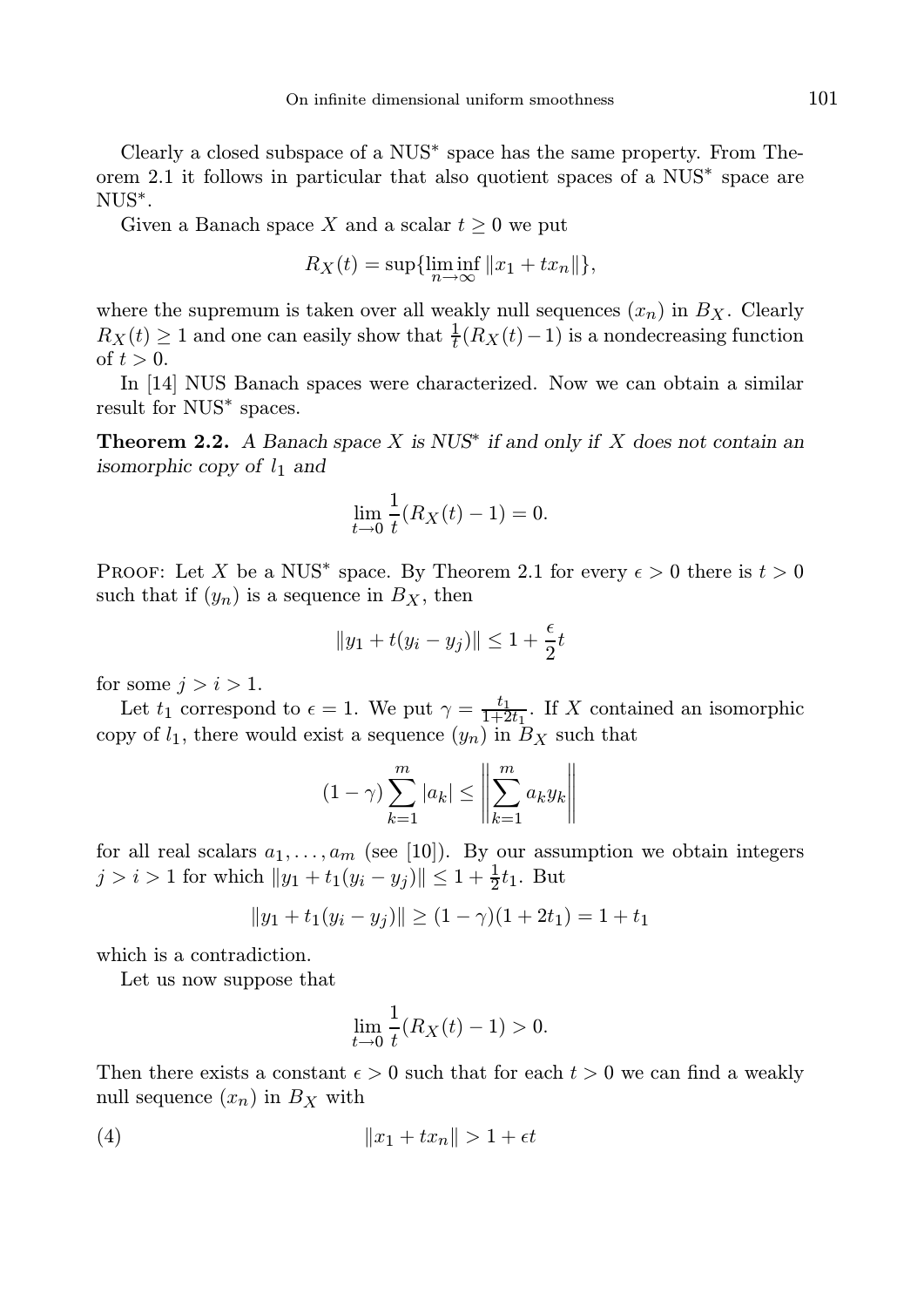for every  $n > 1$ . But

$$
||x_1 + tx_m|| \le \liminf_{n \to \infty} ||x_1 + t(x_m - x_n)||
$$

for every  $m > 1$ . Consequently, we can choose an increasing sequence  $(n_k)$  such that

$$
||x_1 + tx_{n_i}|| \le ||x_1 + t(x_{n_i} - x_{n_j})|| + \frac{\epsilon}{4}t
$$

whenever  $i < j$ . Therefore, Theorem 2.1 gives us an index i for which

$$
||x_1+tx_{n_i}|| \leq 1+\frac{\epsilon}{2}t.
$$

This contradicts (4).

Let us assume in turn that a space  $X$  does not contain an isomorphic copy of  $l_1$  and

$$
\lim_{t \to 0} \frac{1}{t} (R_X(t) - 1) = 0.
$$

We take an arbitrary sequence  $(y_n)$  in  $B_X$ . By the well known theorem of Rosenthal [16] we can assume that  $(y_n)$  is weakly Cauchy. Then  $(y_n - y_{n+1})$  is a weakly null sequence in  $2B_X$ . Our assumption shows for every  $\epsilon > 0$  there is  $\eta > 0$  such that if  $0 < t < \eta$  then there exists  $m > 1$  with

$$
||y_1 + t(y_m - y_{m+1})|| \le 1 + \epsilon t.
$$

In view of Theorem 2.1 this implies that  $X$  is NUS<sup>\*</sup>.

Let X be a Banach space with an FDD  $(X_n)$ . From Theorem 2.2 it follows that if  $(X_n)$  satisfies p-estimates with  $p > 1$ , then X is NUS<sup>\*</sup> in some equivalent norm (see [15]). Theorem 2.2 gives us also the next corollary.

**Corollary 2.3.** Let X be a NUS<sup>\*</sup> Banach space. Then there exists  $p > 1$ such that every shrinking FDD  $(X_n)$  in X has a blocking  $(Y_k)$  which satisfies p-estimates.

**PROOF:** Let  $(X_n)$  be a shrinking FDD in the space X. If  $(x_n)$  is a sequence of successive blocks of  $(X_n)$  such that  $x_n \in B_X$  for every n, then  $(x_n)$  is weakly null (compare to [13] p. 8). From Theorem 2.2 it follows that there is a positive constant  $t < 1$  which does not depend on the sequence, such that  $||x_1 + tx_m||$  $1 + \frac{1}{2}t$  for some  $m > 1$ . Hence

$$
||x_1 + x_m|| \le ||x_1 + tx_m|| + 1 - t < d,
$$

where  $d = 2 - \frac{t}{2}$ . By Theorem 1.1, this gives us the conclusion of the corollary.  $\Box$ 

In  $[18]$  it was proved that a Banach space X is reflexive if and only if every basic sequence in X is shrinking. Our next result shows that in  $NUS^*$  spaces basic sequences with small basic constants are shrinking.

$$
^{102}
$$

. — Процессиональные производствование и производствование и производствование и производствование и производс<br>В 1990 году в 1990 году в 1990 году в 1990 году в 1990 году в 1990 году в 1990 году в 1990 году в 1990 году в<br>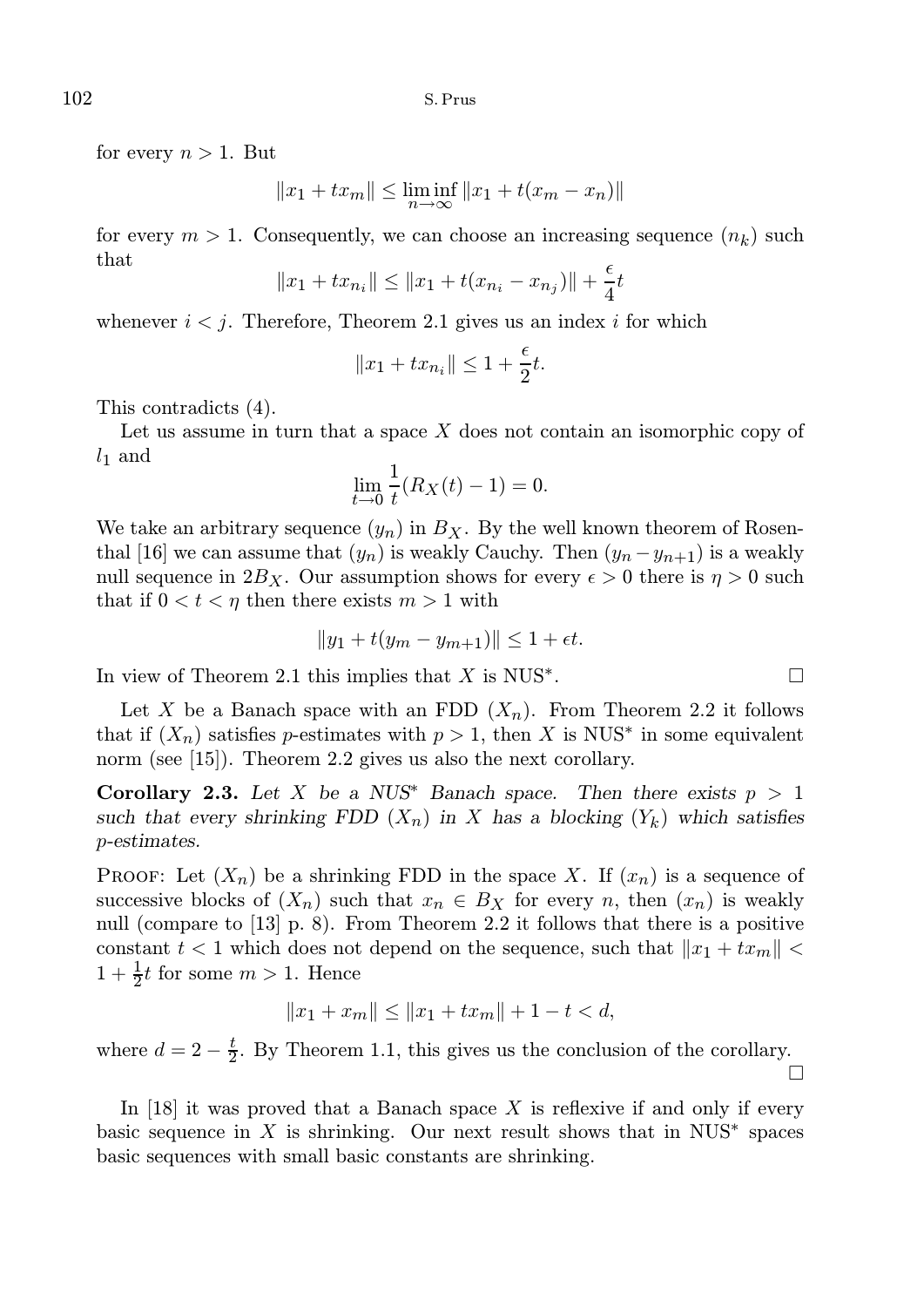**Theorem 2.4.** Let X be a  $NUS^*$  Banach space. Then there exists a constant  $M > 1$  such that if  $(X_n)$  is an FDD in X with the decomposition constant less than M, then  $(X_n)$  is shrinking.

PROOF: Let  $X$  be a NUS<sup>\*</sup> space. By Theorem 2.2 there is a positive number  $t < 1$  such that

$$
\frac{1}{t}(R_X(2t) - 1) < 1.
$$

We put  $M = (1+t)(R_X(2t))^{-1}$ . Let  $(X_n)$  be an FDD in X with the decomposition constant  $c < M$ . We consider a sequence of successive blocks  $(x_n)$  such that  $x_n \in B_X$  for every n. Passing to a subsequence we can assume that  $(x_n - x_{n+1})$ converges weakly to zero. Then

$$
\liminf_{n \to \infty} ||x_1 + tx_n|| \le c \liminf_{n \to \infty} ||x_1 + t(x_n - x_{n+1})|| \le cR_X(2t).
$$

Hence

$$
||x_1 + x_m|| \le cR_X(2t) + 1 - t < 2.
$$

Now the conclusion follows from Theorem 1.1.

We have actually shown that each FDD  $(X_n)$  with the decomposition constant  $c < M$  has a blocking which satisfies some p-estimates, where  $p > 1$  depends on c. Corollary 2.3 gives us the following improvement of this result.

Corollary 2.5. Let X be a  $NUS^*$  Banach space. Then there exist constants  $M, p > 1$  such that each FDD in X with the decomposition constant less than M admits a blocking with p-estimates.

Let us assume that  $(X_n)$  is an FDD of a Banach space X. Using an argument from [12] one can show that if  $(X_n)$  satisfies some p-estimates then each shrinking FDD in a quotient space of  $X$  has a blocking which satisfies  $p$ -estimates, too.

#### Examples.

1. In [17] it was observed that the space  $c_0$  is NUS<sup>\*</sup>. In case  $X = c_0$  we can put  $t = \frac{1}{2}$  in the proof of Theorem 2.4. This gives  $M = \frac{3}{2}$ . Therefore, each FDD in c<sub>0</sub> with the decomposition constant less than  $\frac{3}{2}$  has a blocking with  $\infty$ -estimates.

Let  $(Z_n)$  be a sequence of finite dimensional Banach spaces. Using the same idea, one can actually extend this result to the case of a quotient space of

$$
\left(\sum_{n=1}^{\infty}Z_n\right)_{c_0}.
$$

It is not clear if  $\frac{3}{2}$  is the greatest possible value of the constant M for the space  $c_0$ . Considering the summing basis of  $c_0$  (see [4, p. 74]), we obtain the estimate  $M \leq 2$ .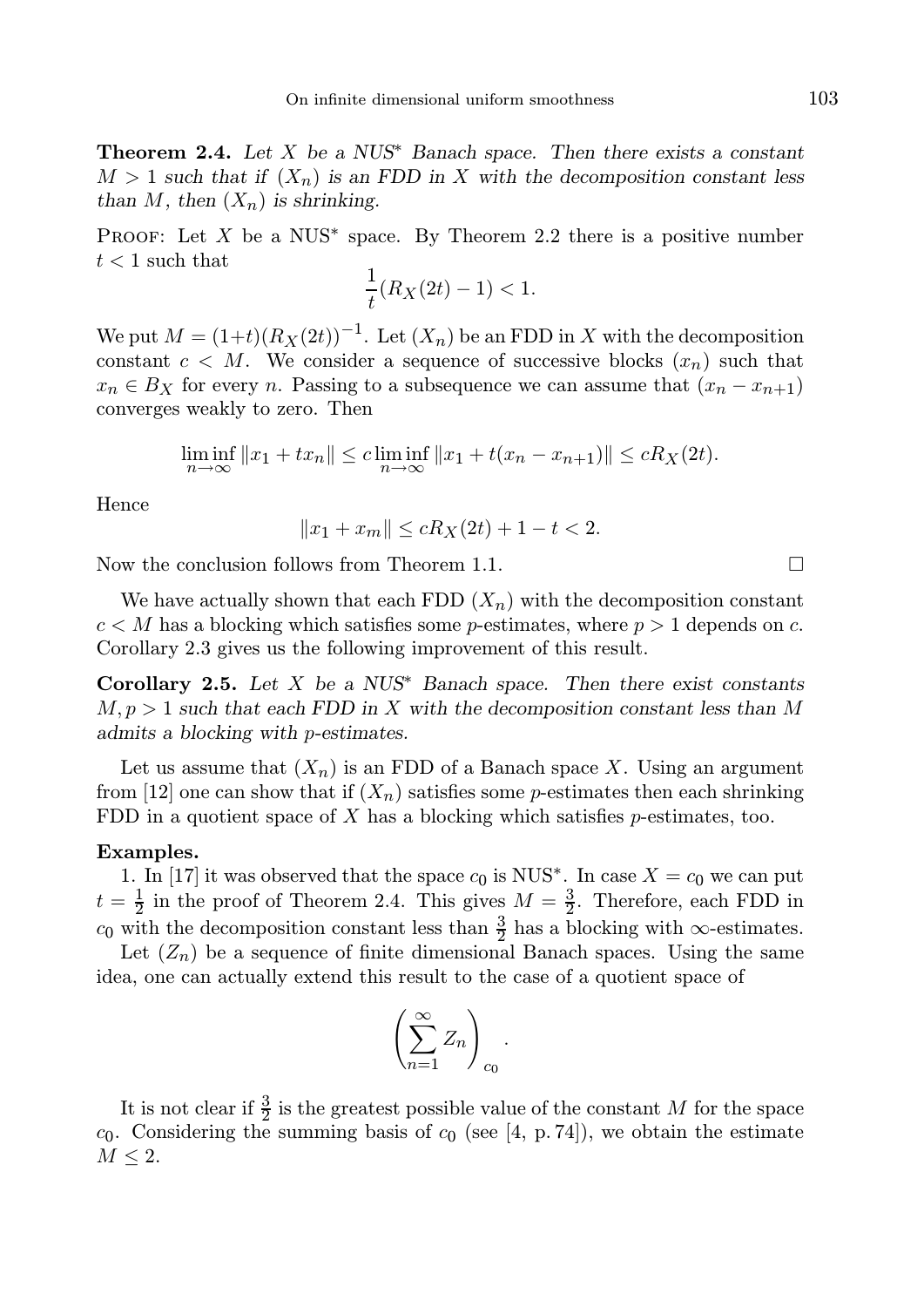2. Let  $J$  be James' space (see [9]). We consider the space  $J$  with the following equivalent norm:

$$
||(x_n)|| = \sup \left( \sum_{i=1}^m (x_{n_{2i-1}} - x_{n_{2i}})^2 + 2(x_{n_{2m+1}})^2 \right)^{\frac{1}{2}},
$$

where  $(x_n) \in J$  and the supremum is taken over all sequences  $1 \leq n_1 < n_2$  $\cdots < n_{2m+1}.$ 

Let  $x = (x_n)$ ,  $y = (y_n)$  be elements of J. It is easy to check that if there is  $k > 1$  such that  $x_n = 0$  for all  $n > k$  and  $y_n = 0$  for all  $n \leq k$ , then

$$
||x+y||^2 \le ||x||^2 + 2||y||^2.
$$

It follows that the FDD corresponding to the standard basis of J satisfies 2 estimates. Moreover one can easily show that  $R_J(t) = (1 + 2t^2)^{\frac{1}{2}}$  for every  $t \geq 0$ . From Theorem 2.2 we now see that J is NUS<sup>\*</sup>. For this space we can put  $M=\frac{3}{2}$  $\frac{3}{2\sqrt{2}}$ . Let us also mention that J is isomorphic to  $J^{**}$ , but it is not reflexive. Therefore by a result from  $[17]$  J is not a dual space.

Let us recall that a Banach space  $X$  has the weak Banach-Saks property if each sequence  $(x_n)$  converging weakly to x admits a subsequence  $(x_{n_k})$  whose arithmetic means  $\frac{1}{n} \sum_{k=1}^{n} x_{n_k}$  tend to x in norm.

**Remark 2.6.** If a Banach space X is  $NUS^*$ , then X has the weak Banach-Saks property.

**PROOF:** Let  $M$ ,  $p$  be the constants occurring in Theorem 2.5. Clearly it suffices to prove that each weakly null sequence  $(x_n)$  has a subsequence  $(x_{n_k})$  such that the means  $\frac{1}{n} \sum_{k=1}^n x_{n_k}$  tend to zero. This is obviously true if  $(x_n)$  converges to zero in norm. Therefore we can assume that  $(x_n)$  is a weakly null sequence which does not converge in norm. Then it has a subsequence  $(x_{n_k})$  which is a basic sequence with the basic constant less than  $M$  (see [13] p. 5). From Corollary 2.5 it follows that, passing to a subsequence again, we can assume that there is a constant  $C$  for which

$$
\left\| \frac{1}{m} \sum_{k=1}^{m} x_{n_k} \right\| \le C \left( \sum_{k=1}^{m} \left\| \frac{1}{m} x_{n_k} \right\|^p \right)^{\frac{1}{p}}
$$

for every m. But the sequence  $(x_n)$  is bounded. Therefore

$$
\left\| \frac{1}{m} \sum_{k=1}^{m} x_{n_k} \right\| \le C_1 m^{\frac{1}{p}-1}
$$

for some constant  $C_1$ . Since  $p > 1$ , this shows that the means  $\frac{1}{n} \sum_{k=1}^{n} x_{n_k}$ converge to zero.